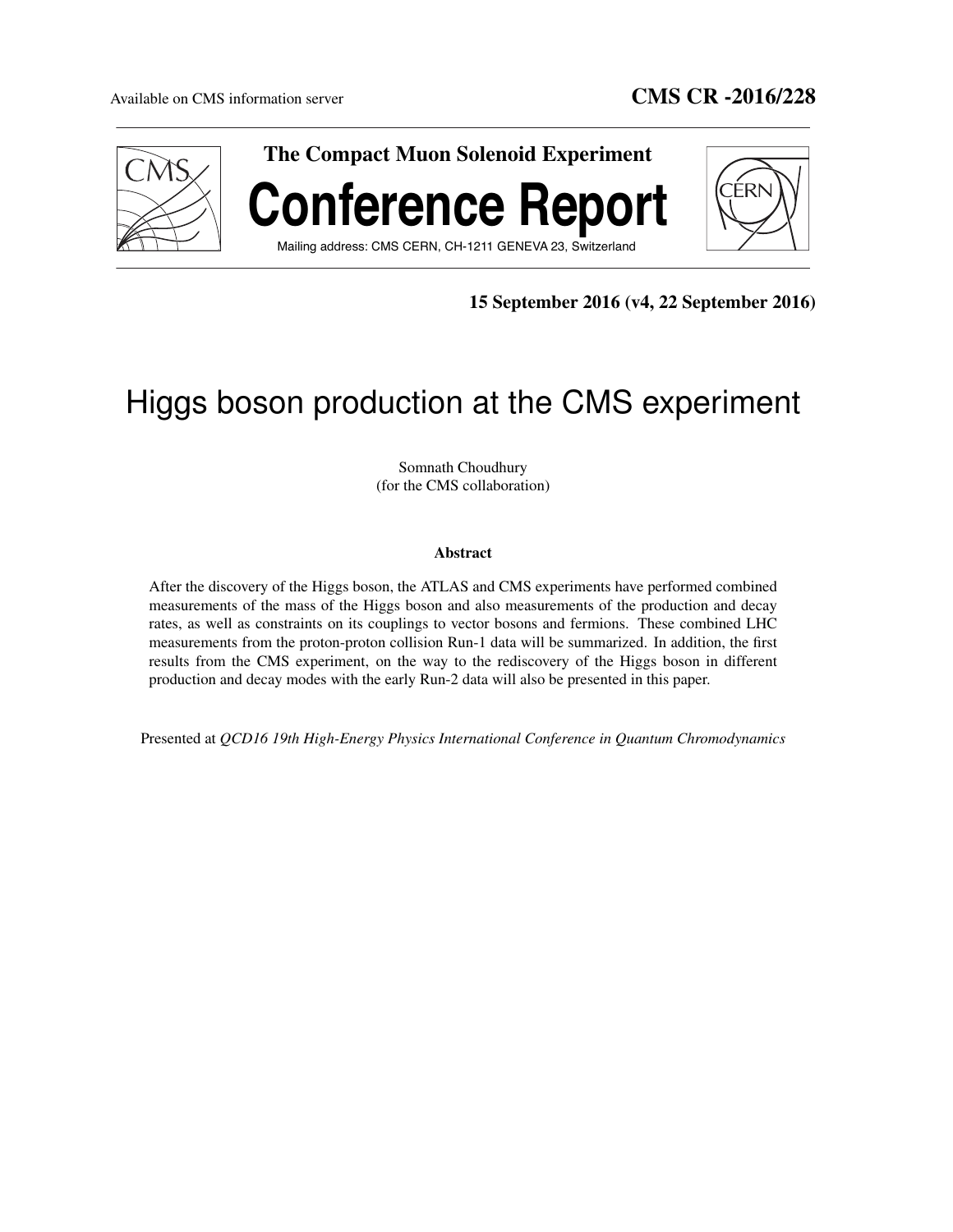

Available online at www.sciencedirect.com



Nuclear and Particle Physics **Proceedings** 

Nuclear and Particle Physics Proceedings 00 (2016) 1–7

# Higgs boson production at the CMS experiment <sup>∗</sup>

Somnath Choudhury (for the CMS collaboration)

*Indian Institute of Science, Bangalore, India*

### Abstract

After the discovery of the Higgs boson, the ATLAS and CMS experiments have performed combined measurements of the mass of the Higgs boson and also measurements of the production and decay rates, as well as constraints on its couplings to vector bosons and fermions. These combined LHC measurements from the proton-proton collision Run-1 data will be summarized. In addition, the first results from the CMS experiment, on the way to the rediscovery of the Higgs boson in different production and decay modes with the early Run-2 data will also be presented in this paper.

*Keywords:* Higgs boson, mass, coupling, signal strength, cross section

#### 1. Introduction

In July 2012, the ATLAS and CMS experiments [1] reported the observation of a new particle at a mass of approximately 125 GeV with Higgs boson-like properties using proton-proton collision data from the LHC at CERN corresponding to integrated luminosities of around 5 fb<sup>-1</sup> at 7 TeV and 5 fb<sup>-1</sup> at 8 TeV centre-ofmass energies [2]. Subsequent results from both experiments established that the measurements of the properties of the new particle, including its spin, parity, and coupling strengths to other standard model (SM) particles, are consistent with those expected for the SM Higgs boson within uncertainties. The LHC experiments had to establish methods to cope with the challenge of a high number of simultaneous collisions per beam crossing (pileup), which occurs at high luminosity. The successful mitigation of pileup was demonstrated and an almost uniform response of the missing transverse energy resolution as a function of the number of primary vertices in the event has been achieved.

The SM Higgs boson analyses utilise the major Higgs boson production mechanisms in proton-proton collisions which are in order of decreasing cross sections namely gluon fusion, vector boson fusion (VBF), associated production with vector bosons (VH), and production with top quark pair. A measurement of the rate of Higgs boson production in association with top quark pair provides a direct test of the coupling between the top quark and the Higgs boson and has also been studied by the CMS experiment. The measurement of the properties of the discovered Higgs boson is crucial to understand the nature of the new particle and study its compatibility with the standard model. Any deviations from SM expectations would definitely indicate new physics at the TeV scale signalling scenarios beyond the standard model (BSM). Combined ATLAS and CMS measurements of the Higgs boson mass, production and decay rates, as well as constraints on its couplings to vector bosons and fermions have been performed using the LHC Run-1 data. With the start of LHC Run-2 in the year 2015, the CMS experiment is on its way towards rediscovery of the Higgs boson in 13 TeV proton collisions. The Higgs boson production in the gluon fusion process has a cross section enhanced 2.3 times in the

<sup>∗</sup>Talk given at 19th International Conference in Quantum Chromodynamics (QCD 16), 4 - 8 July 2016, Montpellier - France Email address: somnath.choudhury@cern.ch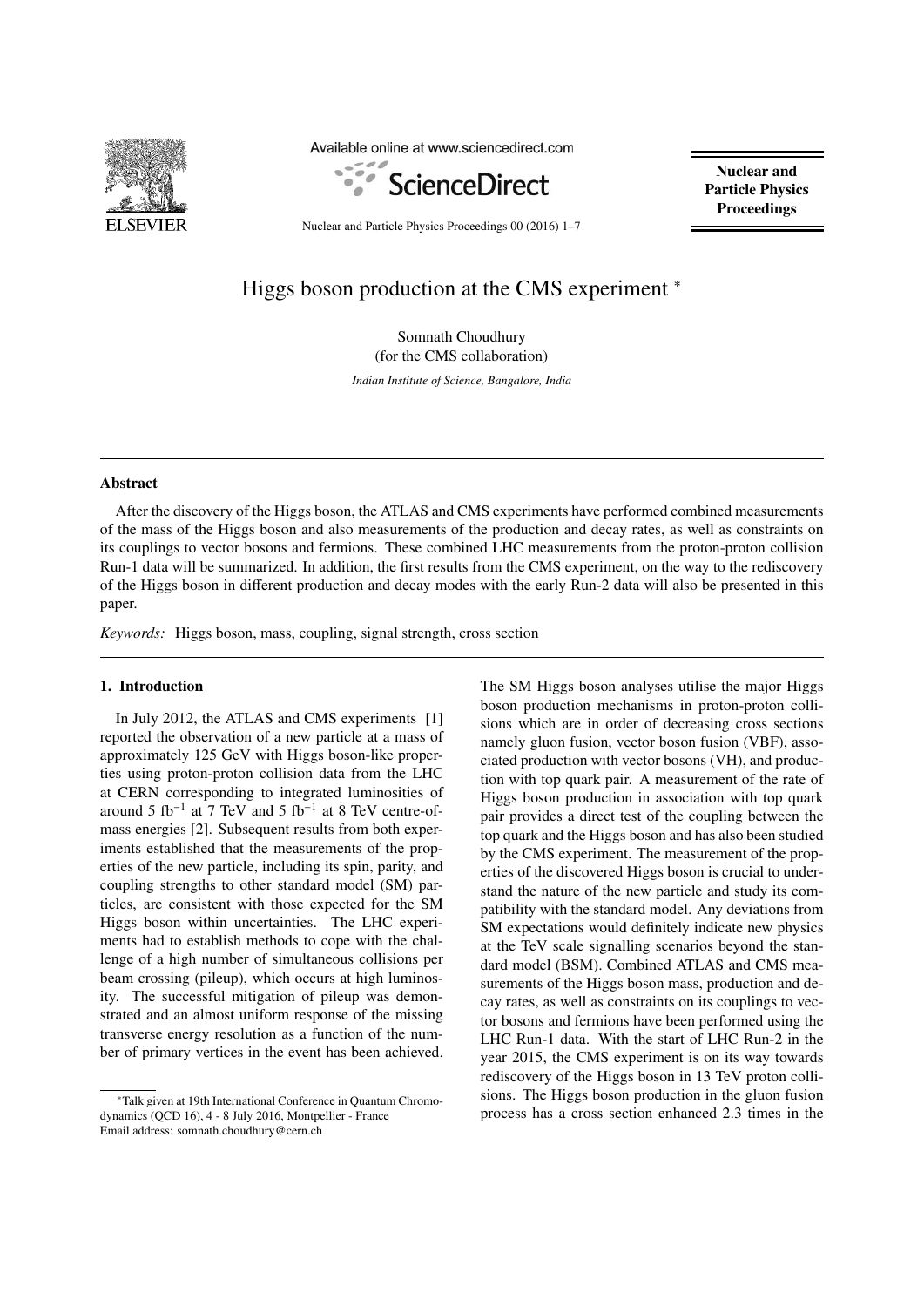13 TeV collisions with respect to the 8 TeV collisions and this factor is 3.9 for the associated production with top quark pair. With the analysis of up to 2.8 fb<sup>-1</sup> of data collected in the year 2015, the Run-1 sensitivity would be established with more data from the larger data set of LHC in the year 2016.

# 2. LHC combined measurements of Higgs boson from Run-1



Figure 1: Best fit values of  $\sigma_i \cdot B^f$  for each specific channel  $i \rightarrow H \rightarrow f$ , as obtained from the generic parameterisation with 23 parameters for the combination of the ATLAS and CMS measurements. The error bars indicate the  $1\sigma$  intervals. The fit results are normalised to the SM predictions for the various parameters and the shaded bands indicate the theoretical uncertainties in these predictions.

ATLAS and CMS, have the ability to perform a very precise measurement of the Higgs boson mass due to the significant relevance of the high resolution boson decay modes  $H\rightarrow \gamma\gamma$  and  $H\rightarrow ZZ^* \rightarrow 4\ell$  with an excellent invariant mass resolution of 1-2% in the mass range of interest. The measurement of the mass of the discovered boson in the  $H\rightarrow ZZ^* \rightarrow 4\ell$  channel relied largely on the maximization of the efficiency for low transverse momentum leptons and on the precise calibration of the lepton momentum scale and resolution using J/Ψ, Υ and Z boson decays to di-leptons. In the case of the  $H\rightarrow \gamma\gamma$ channel, the mass measurement depended largely both on the possibility to maintain a good mass resolution in

high pileup regime (from both the energy and the direction contribution) and on the understanding of the electron/photon extrapolation for the energy scale (depending on the detector material, the shower shapes, etc). Recently the ATLAS and CMS collaborations have published a combined measurement of the Higgs boson mass [3], using the high resolution H $\rightarrow$ ZZ, and H $\rightarrow \gamma\gamma$ data from LHC Run 1, where Run 1 indicates the LHC data-taking period in 2011 and 2012 at pp centre-ofmass energies  $\sqrt{s}$  = 7 and 8 TeV respectively. The combined ATLAS and CMS measured mass of the observed Higgs boson is  $125.09 \pm 0.24$  GeV.



Figure 2: Likelihood scan for the loop induced coupling modifiers κ*<sup>g</sup>* and  $\kappa<sub>y</sub>$  for ATLAS and CMS experiment after the LHC Run 1, and their combination.

Combined ATLAS and CMS measurements of the Higgs boson production and decay rates, as well as constraints on its couplings to vector bosons and fermions have been performed [4]. The combination is based on the analysis of different Higgs boson production processes and its decays to bosons and fermions. All results are reported assuming a value of 125.09 GeV for the Higgs boson mass, the result of the combined Higgs boson mass measurement by ATLAS and CMS experiments. The analysis uses the LHC proton-proton collision datasets recorded by the ATLAS and CMS detectors in 2011 and 2012, corresponding to integrated luminosities per experiment of approximately 5  $fb^{-1}$  at  $\sqrt{s}$  = 7 TeV and 20 fb<sup>-1</sup> at  $\sqrt{s}$  = 8 TeV. The Higgs boson production and decay rates of the two experiments are combined within the context of two generic parameterisations: one based on ratios of cross sections and branching ratios and the other based on ratios of cou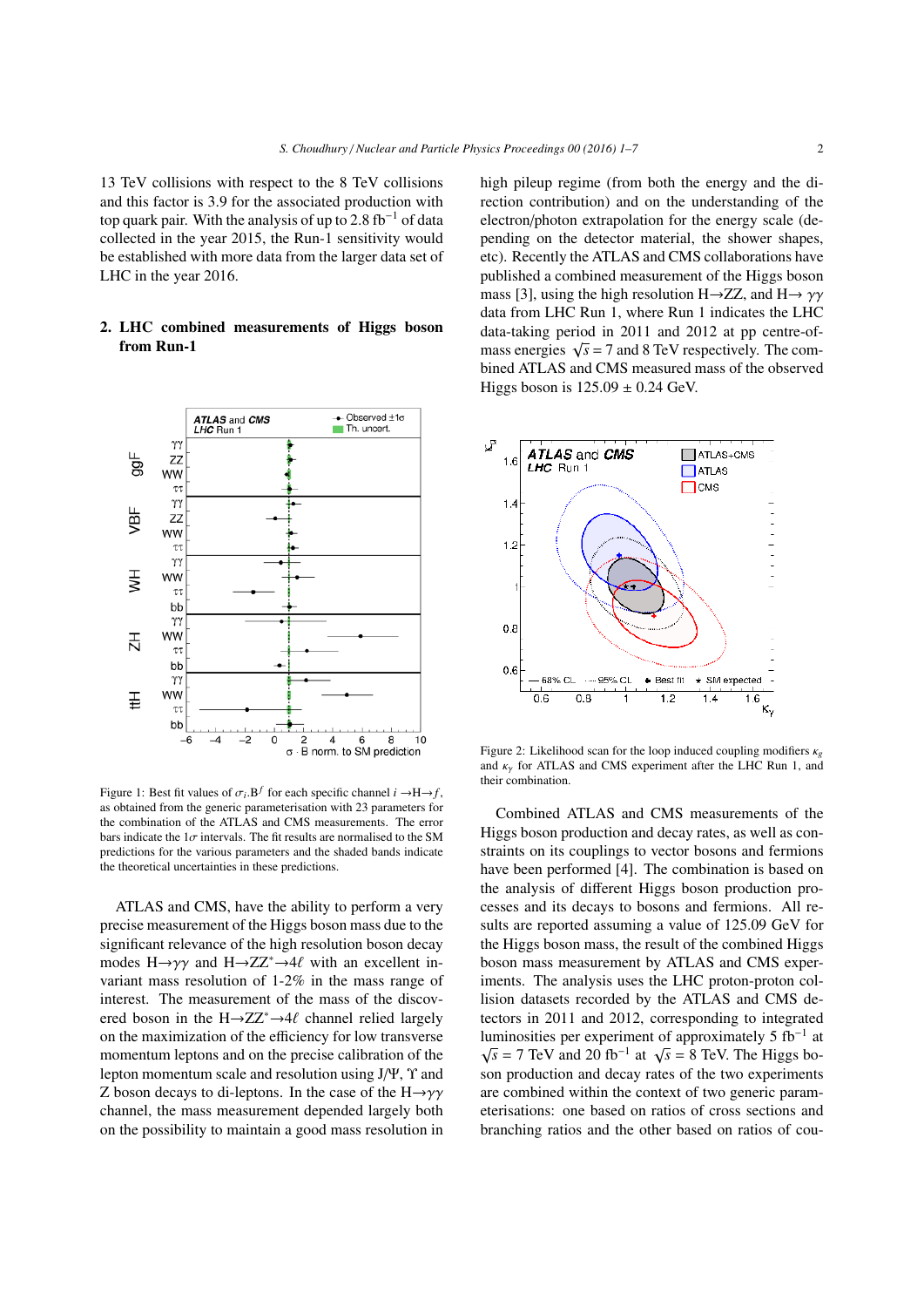pling modifiers  $(k)$ , introduced within the context of a leading order Higgs boson coupling framework.



Figure 3: Fitted coupling strength modifiers κ*<sup>i</sup>* values assuming no BSM decay.

The signal strength parameter  $\mu$ , defined as the ratio between the measured Higgs boson rate and its SM expectation, has been extensively used to characterise the Higgs boson yields. Assuming the SM values for the Higgs boson branching ratios, the five main Higgs boson production processes are explored with independent signal strengths. The signal strengths at the two energies are assumed to be the same for each production process. The p-value of the compatibility between the data and SM predictions is 24%. Similarly to the production case, Higgs boson decays can be studied with five independent signal strengths, one for each decay channel included in the combination, assuming that the Higgs boson production cross sections are the same as in the SM. Unlike the production, these decay-based signal strengths are independent of the collision centreof-mass energy and therefore the 7 and 8 TeV datasets can be combined without additional assumptions. The p-value of the compatibility between the data and SM predictions is 60%.

The potential presence of BSM physics is also probed using specific parameterisations. This constraint applies to invisible decays into BSM particles, decays into BSM particles that are not detected as such, and modifications of the decays into SM particles that are not directly

measured by the experiments. Thus, assuming coupling modifier to vector boson  $|\kappa_V| \leq 1$  and BR<sub>BSM</sub>  $\geq 0$ , an upper limit of  $BR_{BSM} = 0.34$  at 95% CL is obtained, compared to an expected upper limit of 0.39 which leaves enough room for BSM physics in the Higgs boson sector. In the photon and gluon loop induced couplings, fixing all other couplings at tree level to the SM, we find the coupling strength compatible with SM expectations.

The Higgs boson production and decay rates of the two experiments in all searched modes are combined with two generic parameterisations based on ratios of cross sections and branching ratios, and based on ratios of coupling modifiers. Results show a general consistency of data with SM predictions for all parameterisations considered. The combined signal yield relative to the SM expectation is measured to be  $1.09 \pm 0.07$  (stat)  $\pm 0.08$  (syst), where the systematic uncertainty is dominated by the theoretical uncertainty in the inclusive cross section calculations. The combined observed significance for the vector boson fusion production process is 5.4 standard deviations  $(\sigma)$  with  $4.6\sigma$  expected, while the observed significance for the tau pair decay is  $5.5\sigma$  (5.0 $\sigma$  expected).

# 3. Towards rediscovery of the SM Higgs boson at LHC Run-2

The Run-2 analysis presented here has been performed with the 13 TeV pp collision data collected in the year 2015.

#### *3.1. Η→ γγ*

The first measurements of the Higgs boson production in the two photons decay channel [5] with pp collisions at centre-of-mass energy of 13 TeV has been presented. The analysis is based on 2.7  $fb^{-1}$  of data collected with the CMS experiment at the LHC in the year 2015. Despite the small branching ratio predicted by the SM (0.2%), the H $\rightarrow \gamma \gamma$  decay channel provides a clean final state with an invariant mass peak that can be reconstructed with great precision. In the LHC Run-2, this channel remains one of the best to perform a precise characterisation of the Higgs boson properties.

The analysis has been performed with an event classification based on the diphoton mass resolution, signal over background (S/B) ratio and the different Higgs boson production modes. Multivariate (MVA) techniques have been employed to discriminate the selection of photons, the photon pairs and the event vertex in the analysis. The determination of the primary vertex associated with  $H \rightarrow \gamma \gamma$  decay has a direct impact on the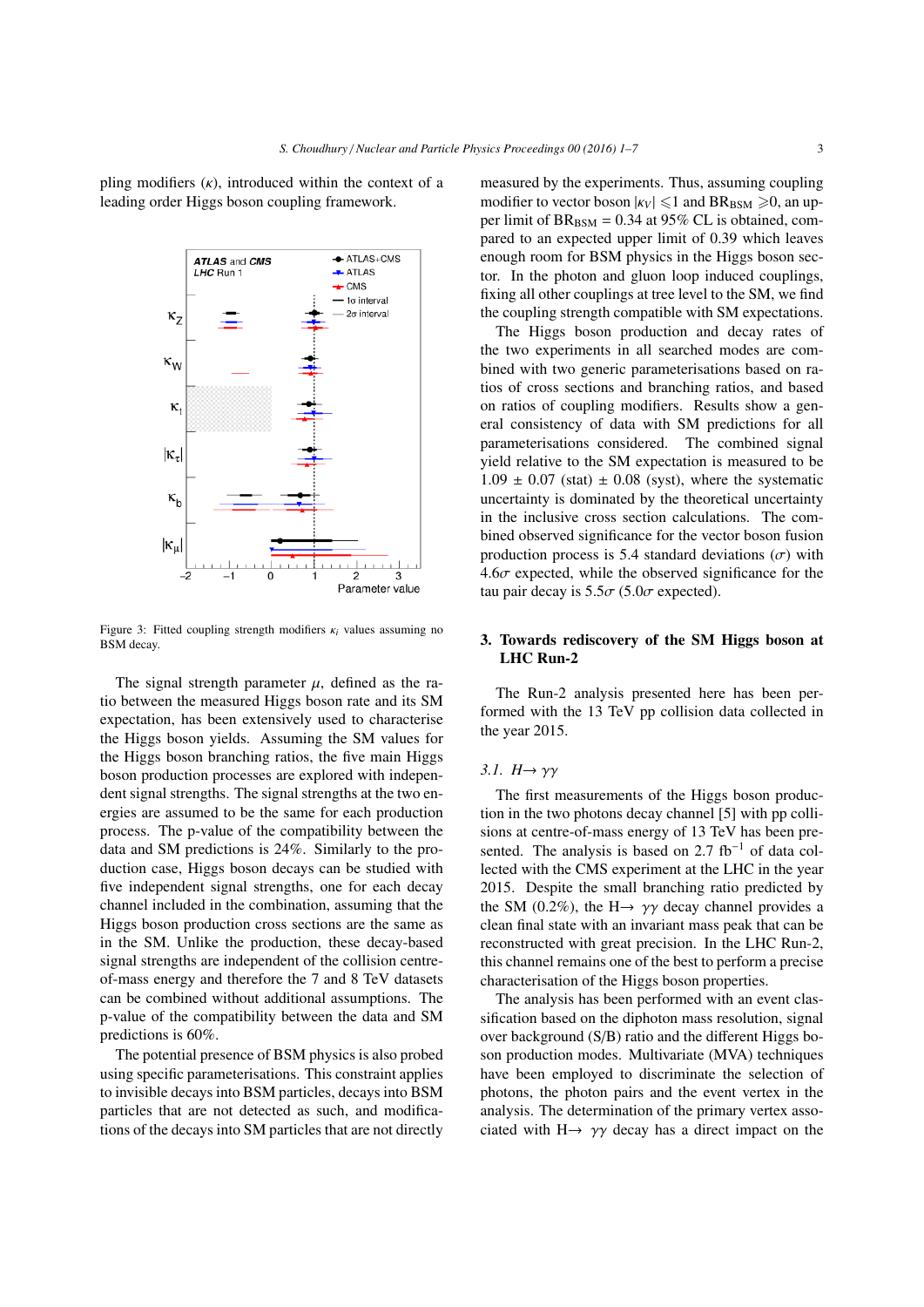

Figure 4: The diphoton invariant mass distribution combining all event categories.

diphoton mass resolution. This is dominated by the electromagnetic calorimeter energy contribution only if the interaction point is known to better than about 1 cm. The diphoton vertex assignment relies on a multivariate technique based on a Boosted Decision Tree (BDT). The inputs to the BDT are based on observables related to tracks recoiling against the diphoton system. In the presence of tracks from photons converted in the tracker, two additional variables are used as input to the BDT: the number of conversions and the pull between the longitudinal position of the reconstructed vertex and the longitudinal position of the vertex estimated using conversion tracks. The photon identification BDT uses the following inputs: shower shape observables; isolation variables based on sum of the  $p<sub>T</sub>$  of photons and of charged hadrons within regions of  $R<0.3$  around the candidate. Two such charged hadron isolations are used: one considering hadrons coming from the chosen vertex in the event, and one considering hadrons coming from the vertex with the largest  $p_T$  sum among remaining vertices. The latter is effective in rejecting photon candidates originating from mis-identification of jets from a vertex other than the chosen one; the energy median density per unit area in the event,  $\rho$ , makes the BDT independent of pileup; photon kinematic observables (pseudorapidity and energy): to account for the dependence of the shower topology and isolation variables on  $\eta$  and  $p_T$ . The MVA discriminator for  $\gamma\gamma$  selection takes as inputs variables related to the kinematics of the diphoton system (excluding  $m_{\gamma\gamma}$ ), a per-event estimate of  $m_{\gamma\gamma}$  resolution, and a per-photon identification measurement. This choice of inputs is justified by the fact that the relative magnitude of the contribution of fake photons from jets varies as a function of the photon kinematics, and so does the S/B ratio. In addition, the  $m_{\gamma\gamma}$  resolution depends on the location of the associated energy deposits in the calorimeter, whether or not one or both photons converted in the detector volume in front of electromagnetic calorimeter, and the probability that the correct primary vertex has been used to reconstruct the diphoton mass. A simultaneous fit for signal on top of smoothly falling background is done in the diphoton invariant mass spectrum. The observed significance for the SM Higgs boson is  $1.7\sigma$ , where a significance of 2.7 $\sigma$  is expected. The best fit signal strength relative to the standard model prediction is  $0.69^{+0.47}_{-0.42}$ . The rediscovery of the Higgs boson in the diphoton decay mode would be established with more data collected in 2016.



Figure 5: The likelihood scan for the signal strength modifier, where the value of the SM Higgs boson mass is fixed to  $m<sub>H</sub> = 125.09$  GeV.

# *3.2.*  $H$  →  $ZZ^*$  → 4 $\ell$

The  $H\rightarrow ZZ^* \rightarrow 4\ell$  decay mode [6] at the LHC is considered as the golden channel as it is a very powerful search channel that is sensitive to a SM Higgs boson throughout its entire allowed mass range with a clean signature of four isolated leptons from a common primary vertex. The analysis focuses on the electron and muon final states where the 4-lepton invariant mass resolution is excellent and the background due to jets misidentified as leptons is strongly suppressed. The major backgrounds to the signal include the di-boson ZZ,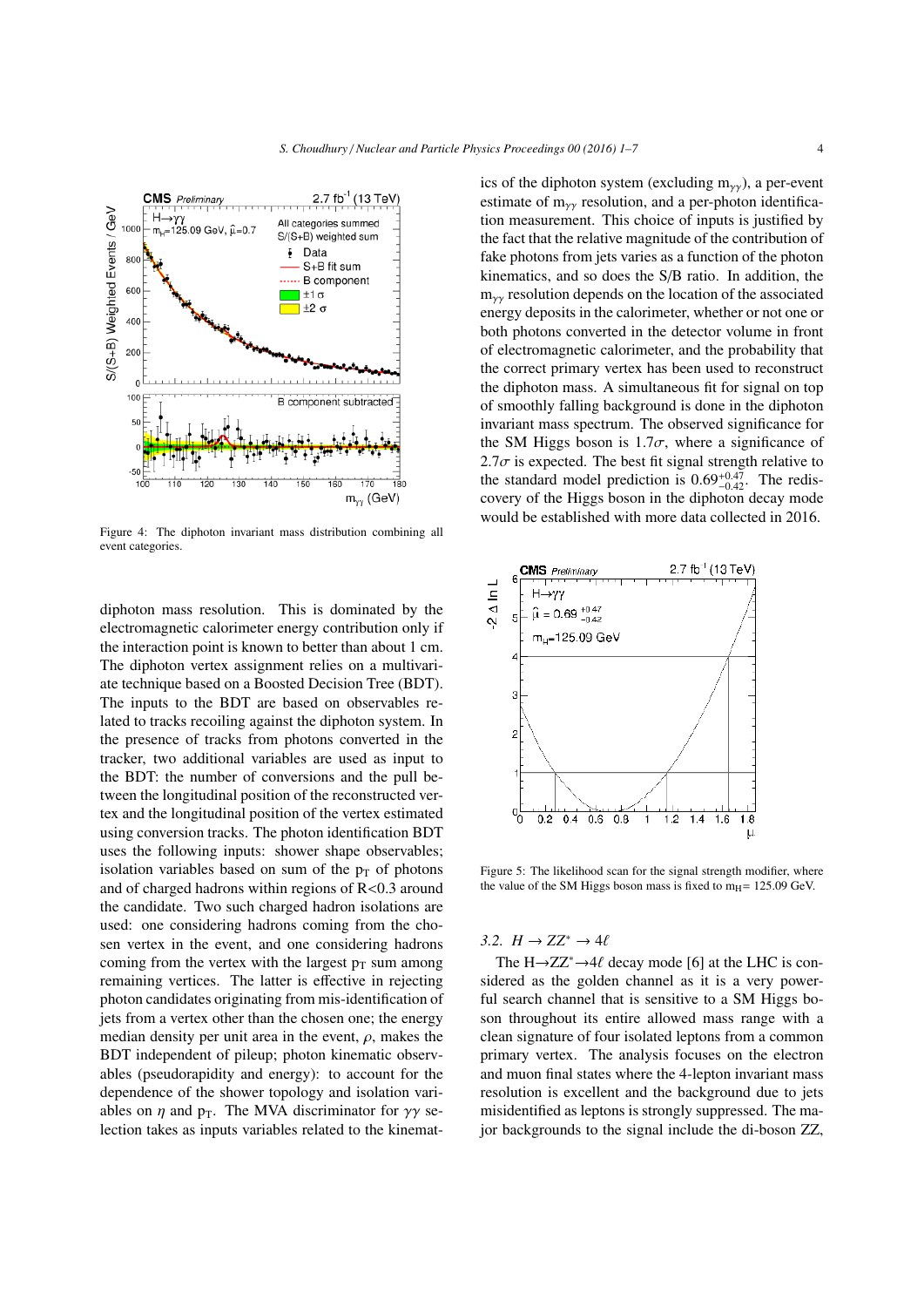Z+jets, and top pair production. The SM di-boson irreducible ZZ background is estimated from Monte Carlo (MC) simulation. The Z+jets and top backgrounds are estimated from control samples in data. In such background estimation method, a control region is defined by reversing at least one signal selection requirement, and additional criteria can be added so that the control sample has a particular type of background contribution enhanced and does not overlap with the signal sample where all events passed the final selection. The background normalization in the control sample can be related to its normalization in the signal sample via a transfer factor. This transfer factor and its uncertainty are usually determined from the simulation samples. The background contribution in the signal sample can therefore be determined by the product of the background contribution in the data control sample and the transfer factor. Such method provides a data driven estimation of the background, and is widely used in the LHC experiments, including many Higgs boson related analyses.



Figure 6: The four lepton invariant mass distribution combining all event categories.

The selected events are classified to  $4\mu$ ,  $2\mu$ 2e and 4e categories, depending on the flavour of the leading pair of leptons. Events are further classified to enhance the sensitivity to various Higgs boson production modes. The observed significance for the standard model Higgs boson with  $m_H = 125.09$  GeV is 2.5 $\sigma$ , where the expected significance is 3.4 $\sigma$ . The signal strength modifier  $\mu$ , defined as the production cross section of the Higgs boson times its branching fraction to four leptons relative to the standard model expectation, is measured to be  $\mu = 0.99^{+0.33}_{-0.26}$ at  $m_H$  = 125.09 GeV. The signal strength modifiers for the main Higgs boson production modes have also been constrained. The model independent fiducial cross section is measured to be  $2.29_{-0.64}^{+0.74}$  (stat)  $_{-0.23}^{+0.30}$  (syst)  $_{-0.05}^{+0.01}$  (model dep.) fb and differential cross sections as a function of the  $p_T$  of the Higgs boson and the number of associated jets are determined. The mass is measured to be m<sub>H</sub> =  $124.50^{+0.48}_{-0.46}$  GeV and the width is constrained to be  $\Gamma_H < 41$  MeV.



Figure 7: The measured fiducial cross section in each final state from simultaneous fit to the  $m_{4\ell}$  spectrum.

#### *3.3. VBF H→* $b\bar{b}$

The  $H\rightarrow b\bar{b}$  decay in the vector boson fusion production process [7] is a challenging all-hadronic final state, dominant background coming from multijet production. Triggering is a big challenge for this decay mode in the dense hadron environment of the LHC. The strategy is similar to Run-1 analysis with triggering on forward jets  $+$  central bottom quark jet(s) targeting production in the vector boson fusion mode and categorisation of events based on MVA discriminant. The dominant background to this search is from QCD production of multijet events. Other backgrounds arise from: (i) hadronic decays of Z or W bosons produced in association with additional jets, (ii) hadronic decays of top quark pairs, and (iii) hadronic decays of singlyproduced top quarks. The search is performed on selected four-jet events that are characterized by the response of a multivariate discriminant trained to separate signal events from background without making use of kinematic information on the two b-jet candidates. First, the resolution of the invariant mass of the two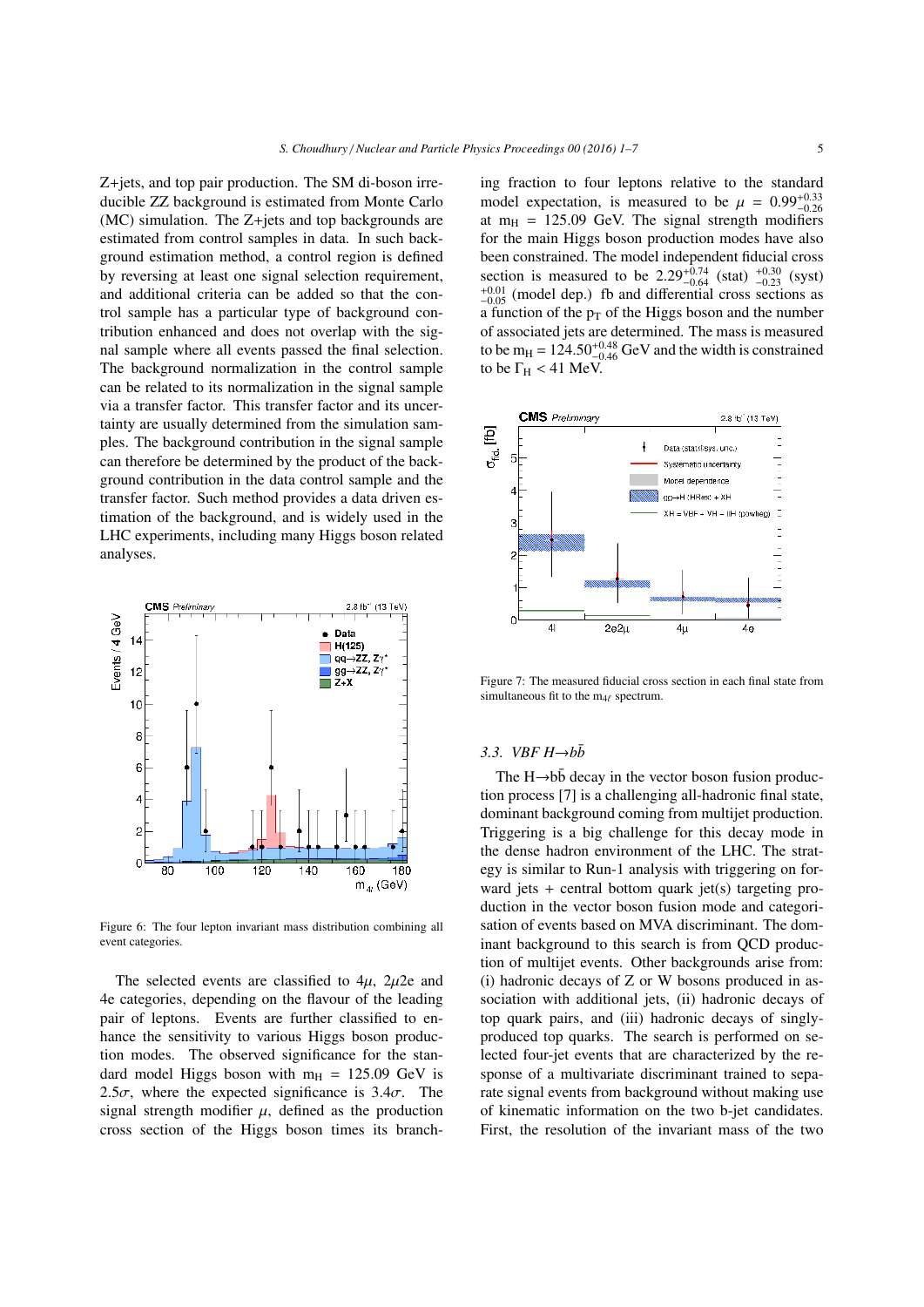b-quark jets is improved by applying multivariate regression techniques. Then jet composition properties are used to separate jets originating from light quarks or gluons. Third, soft QCD activity outside the jets is quantified and used as a discriminant between QCD processes with strong colour flow and the VBF signal without colour flow. Subsequently, the invariant mass distribution of two bottom quark jets is analyzed in each category in the search for a signal bump above the smoothly falling contribution from the SM background. The combination of the results obtained in this search with the similar CMS search with Run 1 data yields an observed (expected) upper limit of 3.4 (2.3) times the SM prediction. The combined fitted  $H\rightarrow b\bar{b}$  signal strength from Run-1 and Run-2 is  $\mu = 1.3^{+1.2}_{-1.1}$ , with a signal significance of  $1.2\sigma$  for m<sub>H</sub> = 125 GeV.



Figure 8: Observed and SM-expected likelihood profile of the signal strength with m $_{H}$ = 125 GeV, using Run-1 8 TeV data, Run-2 13 TeV data, and for the combination of 8 TeV and 13 TeV data.

#### 3.4. ttH production

The top-Higgs interaction vertex is directly accessible when the Higgs boson is produced in association with one or more top quarks, since the Higgs boson is too light to decay to top quarks directly. The associated production with a single top quark is suppressed by the SM by interference from couplings of the Higgs boson to the top quark and the W boson; in certain BSM theories this contribution is enhanced and needs to be considered also in corresponding ttH interactions. On the other hand, the associated production of a Higgs boson and a top quark-antiquark pair ( $t\bar{t}H$  production) is a

direct probe of the top-Higgs coupling. The  $t\bar{t}H$  analyses with 13 TeV data are separated by the Higgs boson decays into ttH(bb), ttH( $\gamma\gamma$ ), ttH(multileptons) [8–10] and further subdivided by the  $t\bar{t}$  decays. For each of the channels an independent analysis is performed. In each, the corresponding dominant reducible and irreducible background processes are tt associated with other particles. In each analysis, events are classified in two major categories according to the lepton multiplicities and then further subdivided into more categories for better S/B ratio separation.

The bottom pair decay has the largest Higgs boson branching ratio, but with an overwhelming background coming from  $t\bar{t}$  + jets. The main strategy is to obtain a good signal separation and constrain the backgrounds. The events are categorised into two categories targeting different  $t\bar{t}$  decay topologies: lepton+jets and dileptons. The lepton+jets category has high statistics whereas the dilepton category has the minimal non top pair backgrounds. Further classification of events by the number of jets associated, b-jet multiplicities and boosted jets (lepton+jets) is done with 13 subcategories formed in the analysis. The combined best-fit value of the signal strength is  $\mu = -2.0 \pm 1.8$  that is  $1.7\sigma$  below the SM expectation.

Despite the small branching ratio predicted by the SM (0.2%), the H $\rightarrow \gamma \gamma$  decay channel provides a clean final state with an invariant mass peak that can be reconstructed with great precision due to the excellent photon identification and energy resolution. The analysis follows the same strategy as the  $H \rightarrow \gamma \gamma$  analysis. Diphoton selection to separate signal from background is done using BDT approach. Event classication is performed via mass resolution, signal over background ratio and production mechanism. The analysis is performed with two ttH categories with leptonic and hadronic tags. In the dominant hadronic category, a small excess of events appears around the mass of the Higgs boson, while in the leptonic category, only three events pass the event selection criteria, and none of them are observed in the Higgs mass region. The observed signal strength for the combination of the two categories is  $\mu = 3.8^{+4.5}_{-3.6}$ , estimated for  $m_H = 125.09$  GeV, and is in agreement with the SM within the large uncertainties. The results are statistically limited and thus better precision is expected with increase of statistics.

The analysis of Higgs boson decays to multileptons targets leptonic final states from Higgs boson decays to WW, ZZ, or tau pair, with at least one Z, W, or tau decaying leptonically. Despite the small branching ratio, the presence of one or two additional leptons from top quark decays, leads to clean experimental sig